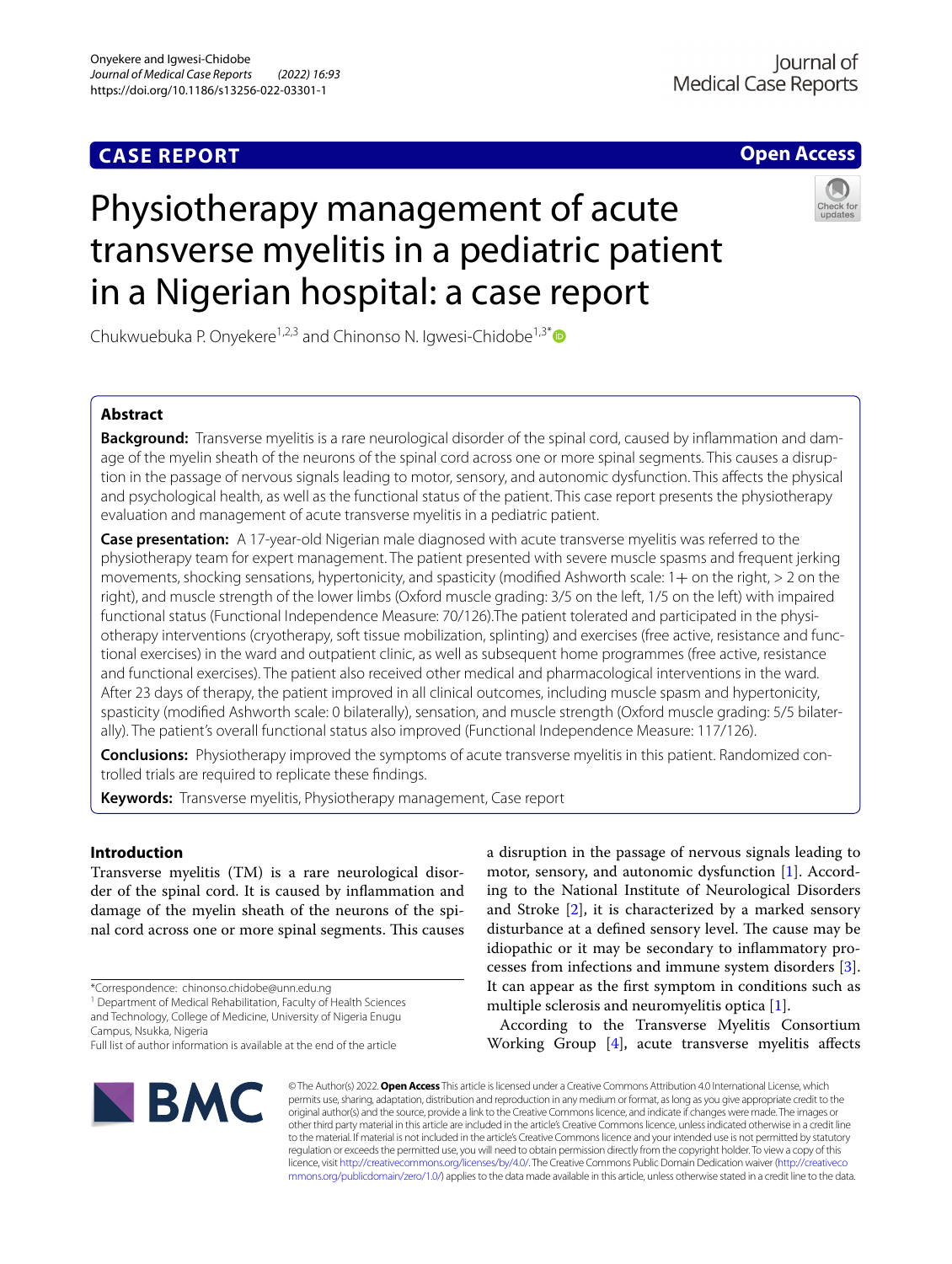about 1–4 per million people each year, with peak age ranges of  $10-19$  years and  $20-39$  years. The incidence of acute TM in children is approximately 0.2 per 100,000 per year [[5–](#page-7-4)[7](#page-7-5)]. In Nigeria, Owolabi *et al.* [[8\]](#page-7-6) found a 13.1% prevalence of transverse myelitis in 98 patients with nontraumatic spinal cord injury in Aminu-Kano Teaching Hospital, Kano Nigeria.

The standard medical treatment for acute transverse myelitis is intravenous steroids [\[6](#page-7-7), [9,](#page-7-8) [10](#page-7-9)], and prognosis varies among patients. Approximately a third of patients demonstrate either complete recovery, mild residual defcits, or severe disability [\[11](#page-7-10), [12](#page-7-11)].

Calis *et al.* [\[13](#page-7-12)] and Krishnan *et al.* [\[14](#page-7-13)] suggest that physical rehabilitation should be incorporated in the management of TM. However, the physiotherapy management of transverse myelitis symptoms remains insufficiently studied, with a dearth of studies in this area. Calis *et al.* [\[13](#page-7-12)], Heggie [\[15](#page-7-14)], Schrader [\[16](#page-7-15)], and Buchanan Wilkerson and Huang [[10\]](#page-7-9) have all published case reports on the role of physiotherapy in the management of acute TM. They reported improvements in clinical and functional outcomes, such as spasticity, range of motion, functional independence, ambulation, and quality of life. These studies were carried out among Turkish  $[13]$  $[13]$ , Korean [\[15](#page-7-14)], and American [\[10](#page-7-9), [16\]](#page-7-15) patients. Currently, there does not appear to be any studies on the physiotherapy management of acute TM in Africa, and Nigeria specifcally, despite the signifcant prevalence of TM in Nigeria  $[8]$  $[8]$ . Therefore, this case report highlights the physiotherapy management of a case of acute transverse myelitis in a Nigerian teaching hospital.

# **Case description**

# **Patient history**

The patient was a 17-year-old Nigerian male who was admitted to the children's emergency ward of our health care facility following complaints of jerking and inability to move the lower limbs 6 days before admission.

The patient was apparently healthy until he experienced a high grade fever, for which he took paracetamol tablets. He was then taken to a nearby health center the next day, where he also received Amatem and Neurovit Forte tablets, and intramuscular injections of Paluther and diclofenac. This was followed by the passage of darkbrown urine later in the day. Five days later, the patient started limping on the right lower limb. This was followed by an insidious and progressively worsening jerking movement of both lower limbs, which later spread to the entire body. The patient could not walk thereafter and preferred to lie down most times.

Following the worsening of the above symptoms, the patient was brought to the general outpatient clinic of our hospital 2 days later, and was advised by the physician to use cold compress to manage the frequent jerking movement. With the persistence of symptoms, the patient was brought back to the general outpatient clinic after a further 2 days. He was then placed on Redfex, pregabalin, diclofenac and Neurovit Forte tablets and Neurogesic (topical analgesic) cream by the physician. However, he was brought to the children's emergency ward after another 2 days with worsening fever, where he was admitted. While on admission, patient developed high blood pressure (160/100 mmHg). He was also placed on medications for high blood pressure, infection, and infammation by the attending medical team, including amlodipine, ceftriaxone, diazepam, phenobarbitone, dexamethasone, and tinidazole. The physiotherapy team was invited 3 days after his admission into the children's emergency ward for physical rehabilitation.

The patient appeared to be an intelligent secondary school leaver, who had written the frst phase of his university entrance examination and was awaiting the second and last phase, which had been delayed due to the COVID-19 lockdown. His leisure activities included swimming and gym workouts. He was vibrant and led a good social life.

# **Initial examination**

The patient was met lying prone, sweating profusely, and in obvious physical and emotional distress. On observation, he was febrile to touch, acyanozed and anicteric, with no peripheral edema and in no obvious respiratory distress. He had an intravenous cannula on the right forearm and a urinary catheter was *in situ*. The patient was also wearing diapers, but noted that he was continent to both urine and feces. The patient experienced intermittent severe spasm and jerking of the lower limbs. He was conscious, alert, and oriented in time, place, and person, but he was looking worried and anxious.

The patient was really worried and concerned about the potential impact his condition would have on his chances of getting admitted to and attending the university. He needed assurances from our team on his chances of walking again and gaining total independence in performing his activities and instrumental activities of daily living.

His vital signs were 140/90 mmHg blood pressure, 84 beats per minute (bpm) pulse rate, 30 cycles per minute respiratory rate, and 38 °C temperature.

On physical examination, the patient complained of pain in the lower back and left gluteus, with a rating of 5/10 on the verbal pain rating scale. Physical assessment of the upper limbs showed no abnormality at all. However, the lower limbs showed some abnormalities. The patient presented with increased muscle tone, spasm, and spasticity, reduced active and passive range of movements, and fxed plantar fexion in the left ankle with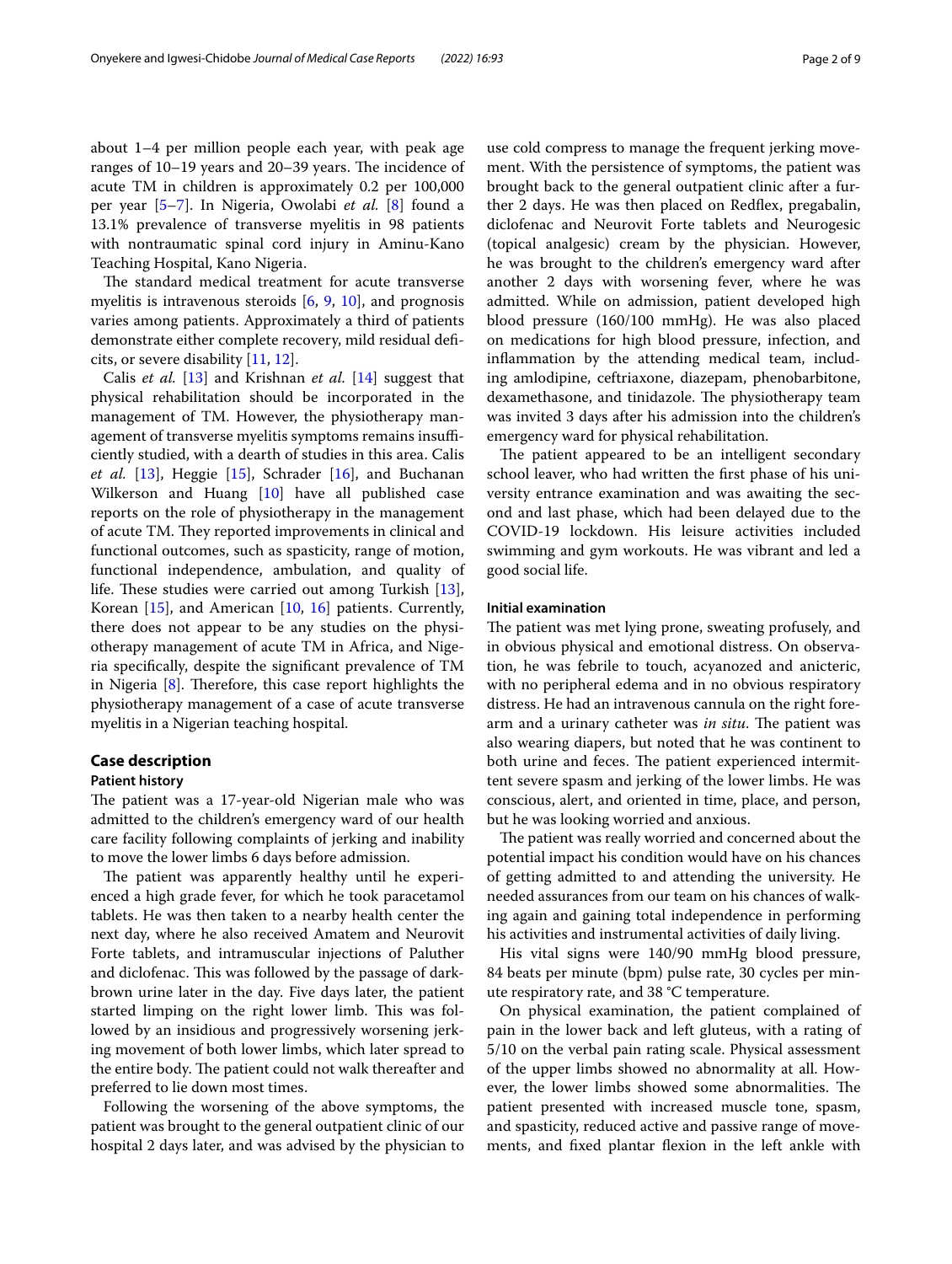Achilles' tendon tightness. He also had exaggerated deep tendon reflexes and tested positive to Babinski reflex with clonus bilaterally. Furthermore, he experienced a shocking sensation bilaterally when touched from the T12 spinal level downwards. Gross muscle strength, measured with the Oxford grading system, was reduced bilaterally (Tables [1](#page-2-0) and [2](#page-2-1)).

## **Special investigations and diagnosis**

Diferential diagnoses included transverse myelitis, Guillain–Barré Syndrome (GBS), disc herniation, spinal stenosis, spinal epidural/subdural hematoma, and spinal tumor that could explain the lack of any sign of infammation on the spinal magnetic resonance imaging. Having ruled out the diferential diagnoses, further investigations were conducted to make the fnal diagnosis. A brain and spine MRI was carried out 10 days after admission. Brain MRI returned normal. Spinal MRI showed no sign of infammation on any spinal segment and was also used to rule out disc herniation, spinal tumor or stenosis, and spinal epidural/subdural hematoma. In a multidisciplinary team meeting that included the pediatricians, radiologists, pediatric physiotherapists, pharmacists, and nurses, wide consultations and discussions were held. It was agreed that since the MRI was conducted almost 21 days after the patient's symptoms started, and the patient had taken some antibiotics, antiinfammatory medications, and corticosteroids while on admission, this must have resolved the infammation in the spinal cord. The patient's history and clinical presentations, which were typical of transverse myelitis, were heavily relied upon to make the fnal diagnosis of acute transverse myelitis.

<span id="page-2-1"></span>**Table 2** Range of motion of joints of the lower limbs on initial assessment

| Joint       | <b>Movement</b> | Right            | Left             |
|-------------|-----------------|------------------|------------------|
| Active ROM  |                 |                  |                  |
| Hip         |                 |                  |                  |
|             | Flexion         | $0 - 30^{\circ}$ | $O^{\circ}$      |
|             | Extension       | $0^{\circ}$      | $O^{\circ}$      |
|             | Adduction       | WFL              | $O^{\circ}$      |
|             | Abduction       | WF               |                  |
| Knee        |                 |                  |                  |
|             | Flexion         | $0 - 30^{\circ}$ | $0^{\circ}$      |
|             | Extension       | <b>WFL</b>       | WFL              |
| Ankle       |                 |                  |                  |
|             | Dorsiflexion    | <b>WFI</b>       |                  |
|             | Plantarflexion  | WFL              | $O^{\circ}$      |
| Passive ROM |                 |                  |                  |
| Hip         |                 |                  |                  |
|             | Flexion         | Full             | $0 - 30^{\circ}$ |
|             | Extension       | Full             | $0 - 10^{\circ}$ |
|             | Adduction       | Full             | $0 - 10^{\circ}$ |
|             | Abduction       | Full             | $O^{\circ}$      |
| Knee        |                 |                  |                  |
|             | Flexion         | Full             | $0^{\circ}$      |
|             | Extension       | Full             | WFL              |
| Ankle       |                 |                  |                  |
|             | Dorsiflexion    | Full             | $0^{\circ}$      |
|             | Plantarflexion  | Full             | WFL              |

*WFL* within functional limit, *ROM* range of movement

Functional status was assessed using the Functional Independence Measure (FIM). The patient's functional challenges were in relation to motor activities, with his cognition unafected (Table [3](#page-4-0))

# **Treatment plan and therapeutic intervention**

Our immediate goals, in agreement with the patient's family, were to reduce pain and the frequent muscle

<span id="page-2-0"></span>**Table 1** Initial physical examination of the patient

| <b>Outcomes</b>    | Right                                            | Left                                             |
|--------------------|--------------------------------------------------|--------------------------------------------------|
| Muscle tone        | Slightly increased in all muscles                | Considerably increased in all muscles            |
| <b>Active ROM</b>  | Limited                                          | Absent                                           |
| Passive ROM        | Full                                             | Limited on the hip, absent on the knee and ankle |
| Spasm              | Present (intermittent)                           | Present (frequent)                               |
| Spasticity         | $MAS 1 + in all joints$                          | MAS 4 in the knee and ankle, MAS 2 in the hip    |
| Rigidity           | Absent                                           | Present                                          |
| Sensation          | Abnormal shocking sensation below T12 (VRS 8/10) | Abnormal shocking sensation below T12 (VRS 8/10) |
| Deep tendon reflex | Exaggerated                                      | Exaggerated                                      |
| Babinski           | Present with clonus                              | Present with clonus                              |
| TA tightness       | Absent                                           | Present                                          |
| Foot position      | plantar grade                                    | fixed plantar flexion                            |
| Gross muscle power | OMG 3/5                                          | <b>OMG 1/5</b>                                   |

*ROM* Range Of Movement, *MAS* Modifed Ashworth Scale, *T12* Twelfth thoracic vertebra in the spine, *VRS* Verbal Rating Scale, *TA* Tendo Achilles, *OMG* Oxford Muscle Grading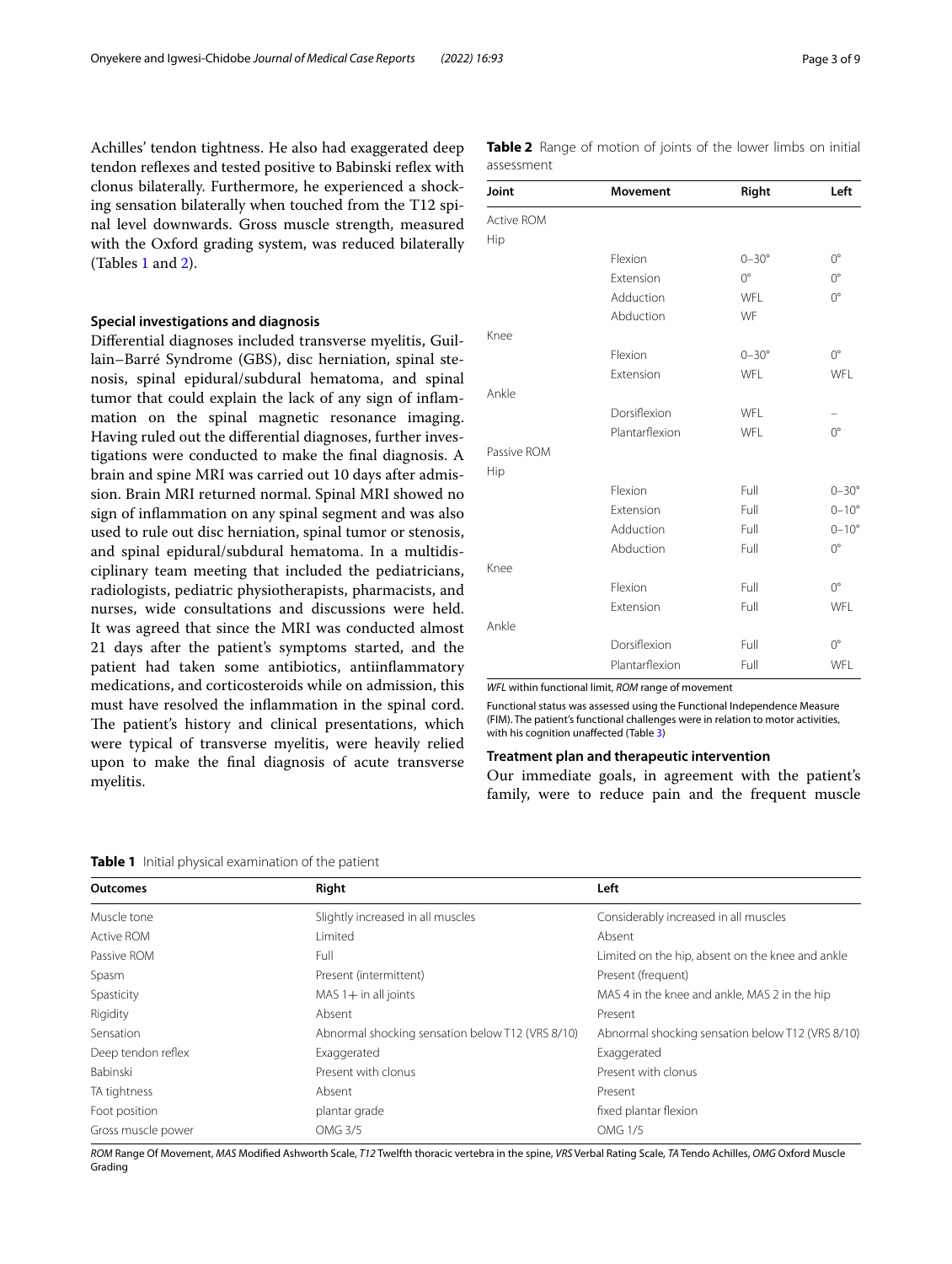spasms (with jerking movements) experienced by the patient and prevent further physical deterioration. In the medium term, we planned to normalize muscle tone and improve joint range of motion. In the long term, we planned to strengthen the afected muscles and improve functional independence. The patient was seen twice a day by the pediatric physiotherapists during the week (Mondays to Fridays), during the morning ward rounds, and during the evening call duty. At the weekends (Saturdays and Sundays), the patient was seen once a day during call duty.

To achieve the immediate goals, we positioned the patient's trunk to relieve pressure of the low back, to reduce the low back and gluteal pain. This was achieved by placing a frm pillow under the patient's thighs in a supine lying position. The patient was also placed on an improvised splint using a crepe bandage on the left foot to correct the fxed plantar fexion. To reduce muscle spasm, we commenced cryotherapy using ice cubes wrapped in a clean towel, 30 minutes, twice per day. After the cryotherapy, gentle stroking was applied to the muscles of the thighs and legs. This was applied slowly in straight line, from proximal to distal, with the tips of the fngers.

For the medium-term goals, soft tissue mobilization and sustained gentle passive stretches were introduced to normalize muscle tone. Kneading and wringing techniques were applied to every muscle group of the lower limbs, with more attention given to the left lower limb with considerably more hypertonicity. Sustained gentle passive stretches were applied to all joints of the lower limbs, targeting every muscle group. Passive mobilization was also commenced to improve the joint range of movement.

Free active and resisted exercises were subsequently commenced, targeting all muscle groups, starting from the proximal to the distal muscle groups in an alternate manner, right to left and back to right for each muscle group. Resistance was provided manually by the therapist's hands. Functional retraining focused on bed mobility exercises, including rolling from side to side, lower trunk rotation, bridging exercises, curl-up exercises, stepping and standing exercises, and squatting and walking exercises.

A fowchart of the rehabilitation process is shown in Fig. [1](#page-5-0) (rehabilitation approach)

# **Follow‑up and outcomes**

Proper positioning of the low back and pelvis by placing a frm pillow under the thighs with the patient in supine lying relieved the patient's low back and gluteal pain after 3 days (verbal pain rating scale 0). However, the patient was advised to maintain this position while lying supine as long as he was admitted to avoid reoccurrence of pain. Cryotherapy and gentle stroking reduced the frequency and intensity of muscle spasm after 5 days, with no spasm on the right lower limb and less frequent (less than one every 30 minutes) and less intense spasm on the left lower limb. The line of management was continued and the interventions for the medium-term goals were introduced.

Soft tissue mobilization (kneading and wringing) and sustained gentle passive stretches were introduced after 5 days to normalize the patient's muscle tone. These were combined with previous interventions of proper positioning, cryotherapy, and gentle stroking. After 3 days of the combined interventions, the patient's muscle tone reduced. On assessment by the modifed Ashworth scale, the patient had 0 on the right lower limb,  $1+$  on the left hip, and 3 on the left knee and left ankle. Hence, the patient could achieve full active range of movement on all the joints of the right lower limb, and could move the right lower limb without difficulty. On the left hip, the patient could achieve a mid range of movement actively and a full range of movement passively. On the left knee and left ankle joints, the patient could only achieve just a small range (approximately 20°) actively, but a full range could be achieved passively with great difficulty. The patient also reported that the shocking sensation felt below T12 level when touched had reduced from 8/10 to 3/10 on the verbal rating scale.

After a further 3 days of treatment, spasticity was reassessed on the left lower limb. The modified Ashworth scale score for the left hip was  $0, 1+$  for the left knee, and 2 for the left ankle. The patient could achieve full active range of movement on the left hip, mid range on the left knee, and below mid range on the left ankle. On passive movement, patient could achieve full range of movement on all joints but with more difficulty on the left ankle. Muscle strength for each muscle group of the lower limbs was evaluated using the Oxford muscle grading scale. The scores are presented in Table [4](#page-6-0). Consequently, free active and resisted exercises were commenced for both lower limbs and were maintained till the patient was discharged. Bed mobility exercises were also introduced.

After 3 days of intensive strengthening exercises, the patient commenced standing and stepping, squatting, and gait retraining. All the above exercises were performed with a Zimmer frame and support from the physiotherapists. Initially, the patient walked short distances but progressed to longer distances as the days went by. The patient was also introduced to stair climbing 2 days before his discharge.

The patient was discharged after 26 days admission and 23 days of physiotherapy. At discharge, the patient's muscle strength and functional independence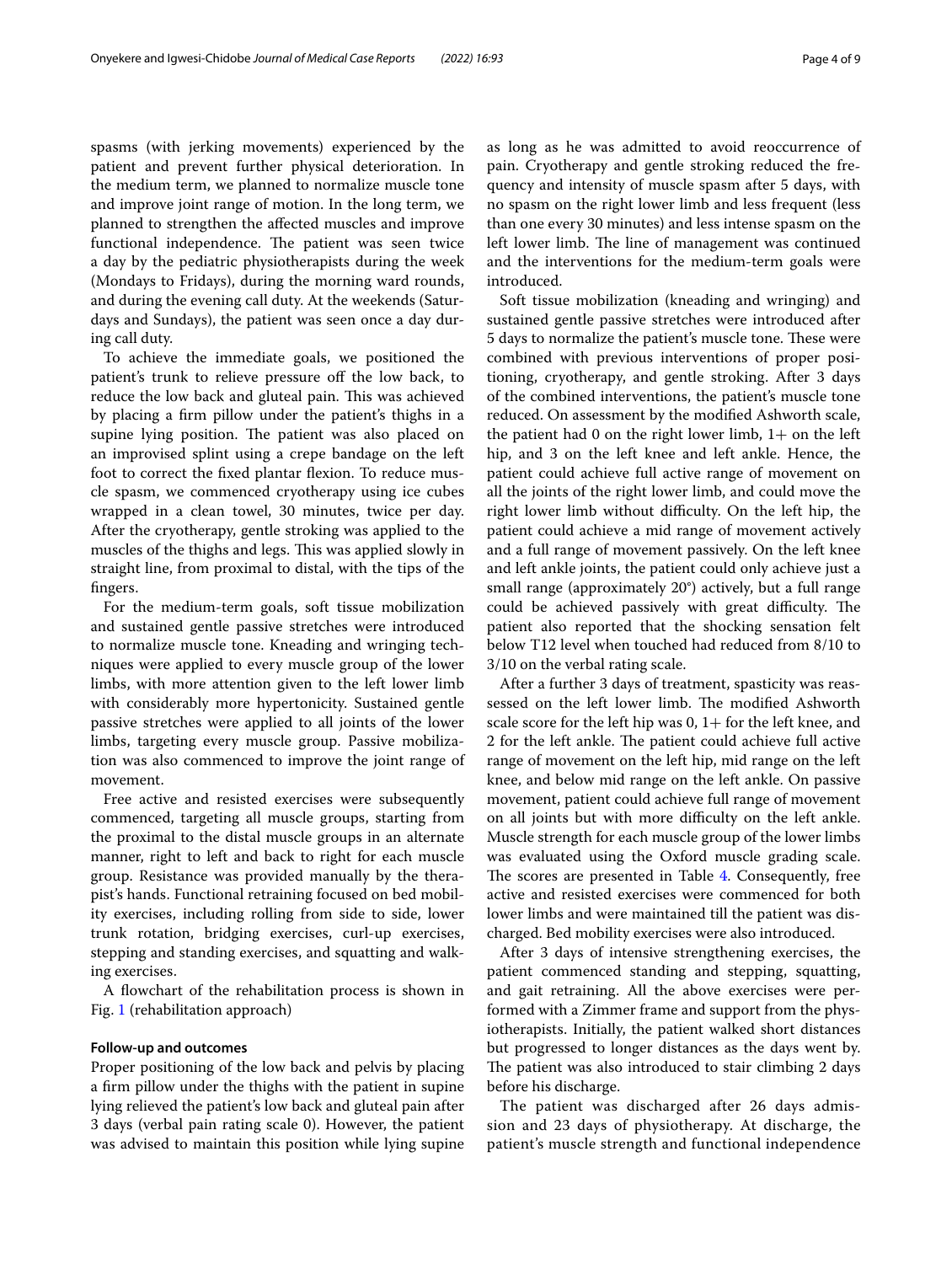were reevaluated and the outcomes are presented in Tables [4](#page-6-0) and [3](#page-4-0), respectively. The patient could perform all activities of daily living with complete independence, except bathing/showering and stair climbing, which he did under supervision. Home programmes in line with the last phase of the intervention was given to the patient at discharge. These included free active and resistance exercises, and functional exercise (standing, squatting, and walking exercises). The patient also continued with his medical appointments and visited the physiotherapy outpatient clinic once per week for check-ups and exercises. The patient decided to stop his outpatient physiotherapy appointments afters 4 weeks (four sessions), citing that since he had gained almost total independence, there was no need to continue coming for outpatient exercise. However, he was encouraged to continue with his home programmes.

# **Discussion and conclusions**

This case report presents the physiotherapy evaluation and rehabilitation of a 17-year-old male with acute transverse myelitis. The physiotherapy plan of care and treatment was in collaboration with the patient and caregivers (parents). There is dearth of clinical studies on the physiotherapy management of acute transverse myelitis, however, available evidence suggest that the treatment strategy needs to be based on activity, with emphasis on impairment [[10](#page-7-9), [13\]](#page-7-12). Physiotherapy approaches need to incorporate functional tasks and movements into the patient's exercise programmes. These include passive and active range of movement exercises, strengthening exercises, joint mobilizations, and neuromuscular reeducation [[10,](#page-7-9) [17\]](#page-8-0).

In this case report, the treatments were tailored in line with the patient's symptoms. Certain symptoms needed to improve frst to allow other symptoms to be worked on. For example, the frequent muscle spasm and jerking of the lower limbs needed to be brought under control to pave way for the normalization of the muscle tone and

| S/N                | <b>Function</b>        | Admission                  | <b>Discharge</b>           |
|--------------------|------------------------|----------------------------|----------------------------|
| Motor subscale     |                        |                            |                            |
| Α                  | Self-care              |                            |                            |
|                    | Eating                 | 7 (Complete independence)  | 7 (Complete independence)  |
| 1.                 | Grooming               | 3 (Moderate assistance)    | 7 (Complete independence)  |
| 2.                 | Bathing/showering      | 1 (Total dependence)       | 5 (Done under supervision) |
| 3.                 | Dressing of upper body | 5 (Done under supervision) | 7 (Complete independence)  |
| 4.                 | Dressing of lower body | 1 (Total dependence)       | 7 (Complete independence)  |
| 5.                 | Toileting              | 1 (Total dependence)       | 7 (Complete independence)  |
| В.                 | Sphincter control      |                            |                            |
| 6.                 | Bladder management     | 6 (Modified independence)  | 7 (Total independence)     |
| 7.                 | Bowel management       | 6 (Modified independence)  | 7 (Total independence)     |
| C.                 | <b>Transfers</b>       |                            |                            |
| 8.                 | Bed/chair/wheelchair   | 1 (Total dependence)       | 7 (Total independence)     |
| 9.                 | Toilet                 | 1 (Total dependence)       | 7 (Total independence)     |
| 10.                | Bathtub/shower         | 1 (Total dependence)       | 7 (Total independence)     |
| 11.                | Walking/wheelchair     | 1 (Total dependence)       | 7 (Total independence)     |
| 12.                | Stairs climbing        | 1 (Total dependence)       | 5 (Done under supervision) |
| Cognition subscale |                        |                            |                            |
| D.                 | Communication          |                            |                            |
| 13.                | Comprehension          | 7 (Complete independence)  | 7 (Total independence)     |
| 14.                | Expression             | 7 (Complete independence)  | 7 (Total independence)     |
| Е                  | Social cognition       |                            |                            |
| 15.                | Social interaction     | 7 (Complete independence)  | 7 (Total independence)     |
| 16.                | Problem solving        | 7 (Complete independence)  | 7 (Total independence)     |
| 17.                | Memory                 | 7 (Complete independence)  | 7 (Total independence)     |
|                    | <b>TOTAL</b>           | 70/126                     | 117/126                    |
|                    |                        |                            |                            |

<span id="page-4-0"></span>**Table 3** Functional assessment using FIM on initial assessment and at discharge

*FIM* Functional Independence Measure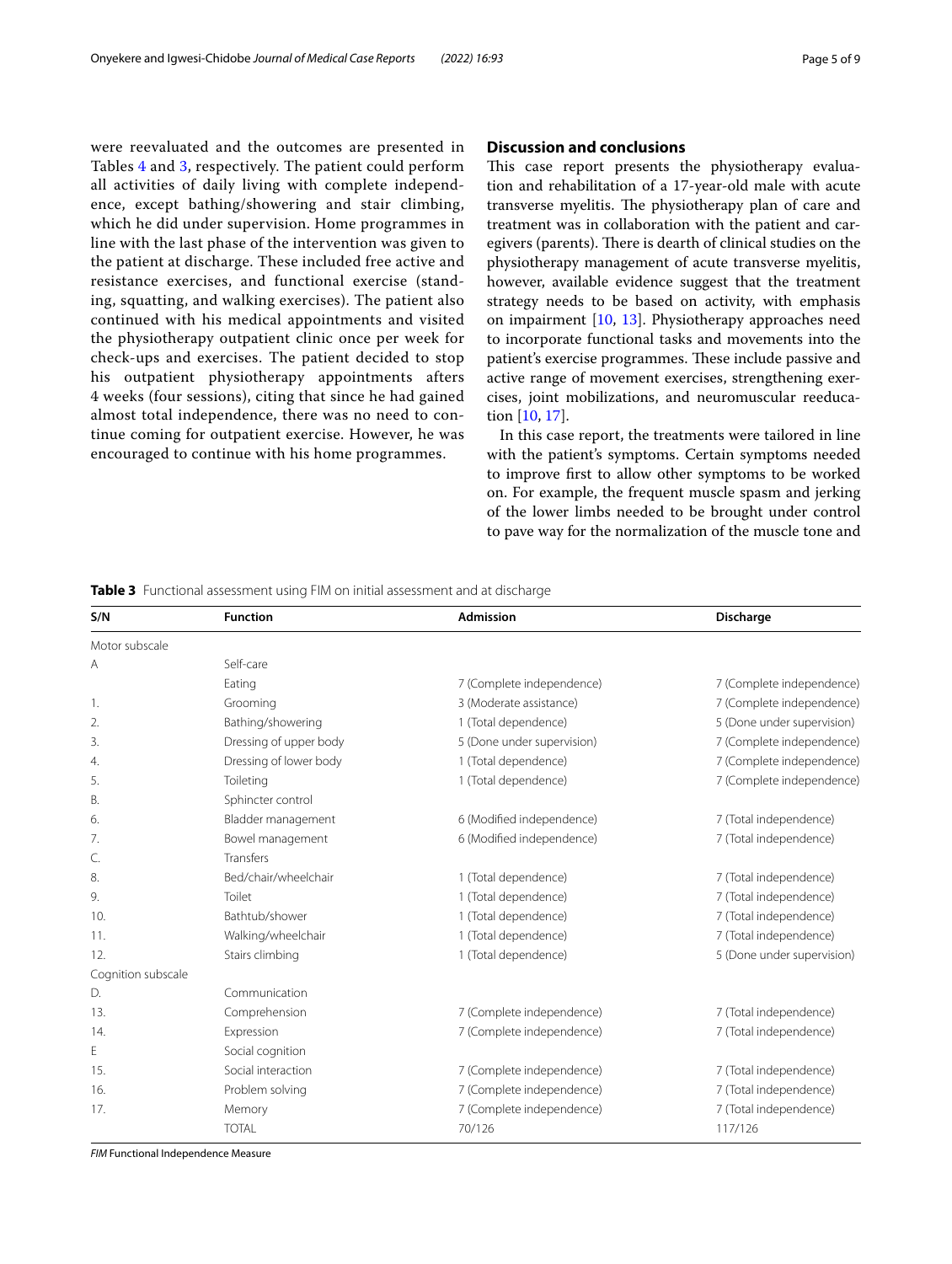<span id="page-5-0"></span>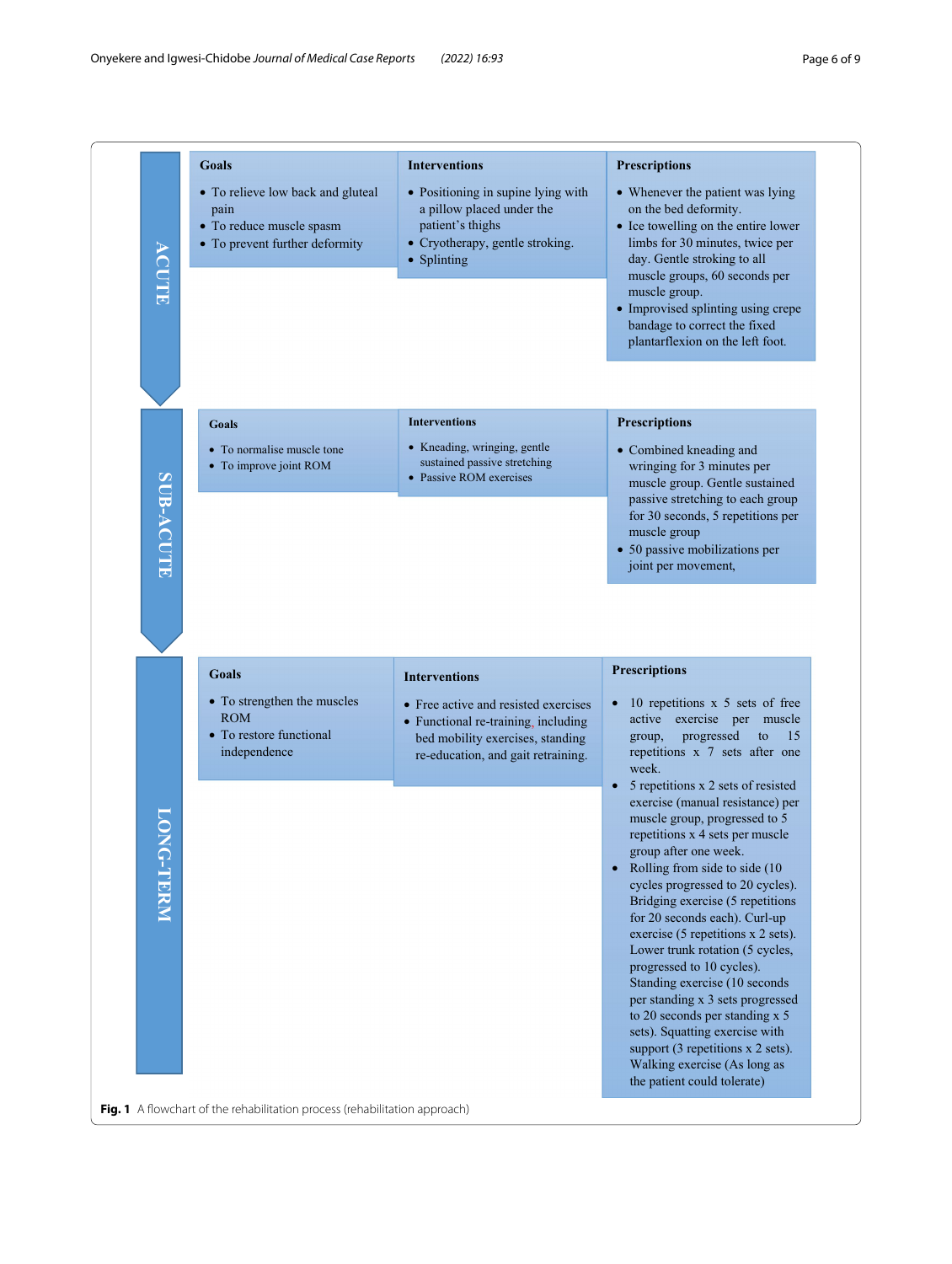Onyekere and Igwesi‑Chidobe *Journal of Medical Case Reports (2022) 16:93* Page 7 of 9

| <b>ULLIN</b>    |                |                |                |  |
|-----------------|----------------|----------------|----------------|--|
| Joints          | Muscle group   | Right          | Left           |  |
| At reassessment |                |                |                |  |
| Hips            |                |                |                |  |
|                 | Flexors        | $\overline{4}$ | 2              |  |
|                 | Extensors      | $\overline{4}$ | $\overline{2}$ |  |
|                 | Adductors      | $\overline{4}$ | 3              |  |
|                 | Abductors      | $\overline{4}$ | 3              |  |
| Knees           |                |                |                |  |
|                 | Flexors        | $\overline{4}$ | $\overline{2}$ |  |
|                 | Extensors      | $\overline{4}$ | 3              |  |
| Ankles          |                |                |                |  |
|                 | Dorsiflexors   | 3              | $\overline{2}$ |  |
|                 | Plantarflexors | $\overline{4}$ | $\overline{2}$ |  |
| At discharge    |                |                |                |  |
| Hips            |                |                |                |  |
|                 | Flexors        | 5              | 5              |  |
|                 | Extensors      | 5              | 5              |  |
|                 | Adductors      | 5              | 5              |  |
|                 | Abductors      | 5              | 5              |  |
| Knees           |                |                |                |  |
|                 | Flexors        | 5              | 5              |  |
|                 | Extensors      | 5              | 5              |  |
| Ankles          |                |                |                |  |
|                 | Dorsiflexors   | 5              | $\overline{4}$ |  |
|                 | Plantarflexors | 5              | 5              |  |

<span id="page-6-0"></span>**Table 4** Muscle strength of each muscle group of the lower limbs

improvement of the joint range of movement. These in turn allowed the weak muscles to be strengthened and functional activities to be retrained. Hence, the patient's treatment timeline and procedures were systematic.

The patient showed tremendous improvement in his symptoms over 3 weeks. He recovered signifcantly from the severe muscle spasm and frequent jerking in less than 7 days. Muscle hypertonicity and spasticity improved signifcantly within 14 days, while his muscle strength and functional status were almost normal at discharge. The influence of physiotherapy intervention on the rate of progression of acute transverse myelitis is yet to be studied using high-evidence research methods, such as randomized controlled trials and longitudinal studies. In the case of our patient, we cannot establish if it was physiotherapy in part,or alone that improved his condition. However, it improved his psychological health and outlook, as subjectively reported by the patient. The patient was a young boy and a fresh secondary school leaver. He was vibrant and led a good social life. He kept a good number of friends with whom he performed his leisure activities, including swimming and gym workouts. Then, suddenly, he became almost completely dependent in most of his activities of daily living. He was also concerned about the potential impact of his condition on his chances of attending university. Our treatment pattern encouraged him to be actively involved in his recovery, and this boosted his psyche.

The patient's level of functional independence at discharge suggested that he was, at least, in the top onethird of people with acute transverse myelitis that recover most of their function following the resolution of the infammation [[13,](#page-7-12) [15](#page-7-14)]. Of great commendation was the motivation and complete effort that he brought into every treatment session. This likely contributed immensely to his recovery. He transferred the same motivation and efort into his outpatient and home physiotherapy programmes. The patient's age might also have proven a huge factor in his recovery.

The limitations of this report include the delay in conducting the MRI, which could have made it impossible to detect the spinal cord inflammation. This delay, in addition to the drug treatment already commenced, could have made it difficult to outrightly diagnose transverse myelitis from the MRI. This could have been avoided if the MRI was conducted earlier when the symptoms started, before the drug treatments commenced. Scotti and Gerevini [\[18](#page-8-1)] reported that up to 40% of cases of TM have no fndings on MRI. However, no specifc reasons were given for such occurrence. Another limitation of this report is the same as noted in Calis *et al.* [[13\]](#page-7-12) and Heggie [\[15\]](#page-7-14), which is the uncertainty concerning how much of the improvement in the patient was strictly due to the decreasing spinal cord inflammation. The physiotherapy management was delivered concurrently with other pharmacological treatments, such as the administration of antibiotics, corticosteroids, and muscle relaxants. None of the previous studies, including that by Calis *et al* [[13\]](#page-7-12) used a control group. The use of a control group would have been necessary to diferentiate between the direct efect of physiotherapy interventions and other medical and pharmacological interventions, such as the administration of antibiotics, corticosteroid, muscle relaxants, and plasmapheresis.

However, an early report from a pilot study by Ratchford *et al.* [[19\]](#page-8-2) on multiple sclerosis, a related central nervous system infammatory disease, has shown the positive efects of physiotherapy on spinal infammation  $[15]$  $[15]$  $[15]$ . The study showed that cycling with functional electrical stimulation correlated with decreased infammatory markers in the patient's cerebrospinal fuid over 6 months. However, the small size of the sample used (four patients) afects the generalizability of the study, hence no definite conclusion could be drawn. Therefore, there is a need for further research that aims to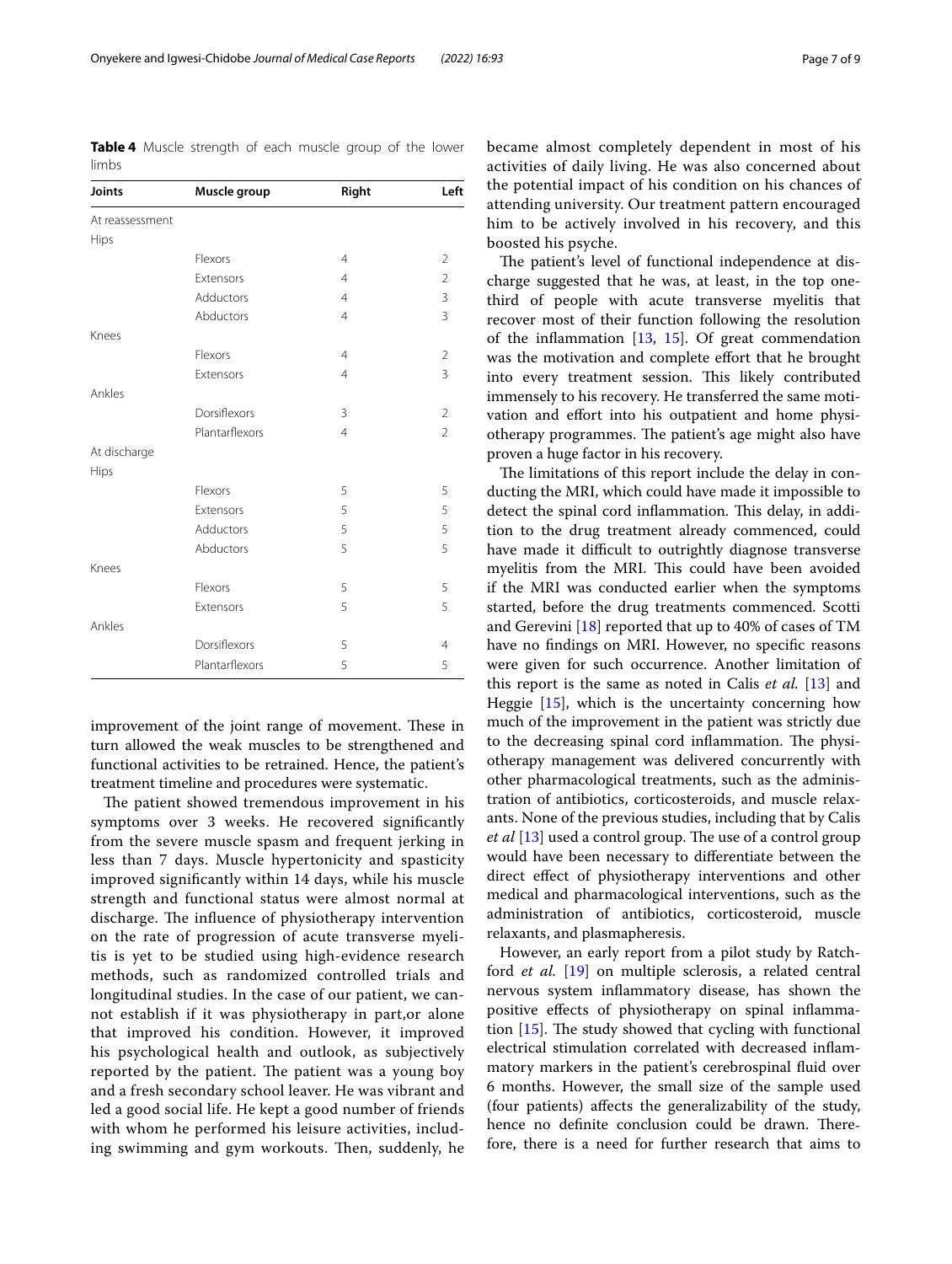determine whether physiotherapy could play any role in decreasing infammation of the central nervous system.

In conclusion, physiotherapy management and interventions, when combined with other medical and pharmacological interventions, are efective in the management of the symptoms and complications of acute transverse myelitis. Early presentation in the health care facility improved the chances of recovery. Furthermore, an early referral to physiotherapy may have improved the prognosis and the clinical outcomes of the patient.

# **Patient perspective and informed consent**

Due to the rarity of this condition in this population, this case was presented at the physiotherapy department, University of Port Harcourt Teaching Hospital after consent was obtained from the patient's parents. The patient and his mother were invited to the seminar to give their perspective on the treatment they received from the physiotherapy team. The mother expressed her satisfaction with the manner with which the physiotherapy team handled her son's case. Consent to publish her son's case was sought thereafter, and she signed a written informed consent. She was assured that no identifying information regarding her son would be published.

#### **Abbreviations**

TM: Transverse myelitis; ATM: Acute transverse myelitis; MAS: Modifed Ashworth scale; OMG: Oxford muscle grading; FIM: Functional Independence Measure; MRI: Magnetic resonance imaging; GBS: Guillain–Barré syndrome; WFL: Within functional limit; ROM: Range of movement; VRS: Verbal rating scale.

#### **Acknowledgements**

The authors wish to acknowledge the University of Port Harcourt Teaching Hospital Nigeria, where the patient was managed. The contributions of the multidisciplinary team—the pediatricians, physiotherapists, radiologists, nurses, pharmacists, and other members of the team-in the effective management of the patient are well appreciated. The authors are grateful to the patient and his family for providing consent to have this case published.

#### **Authors' contributions**

CPO prepared the manuscript and CNIC reviewed the manuscripts for submission. Both authors read and approved the fnal manuscript.

## **Funding**

None

## **Availability of data and materials**

All data supporting this fndings are available from the patient's hospital folder.

## **Declarations**

#### **Ethics approval and consent to participate**

The patient was admitted in the children emergency ward of our healthcare facility. He was managed by a multidisciplinary team of healthcare professionals after his parent signed the hospitals informed consent for patient management. The ethics and research committee of the University of Port Harcourt Teaching Hospital approved the publication of what was considered a rare case to inform better understanding and management of the condition. Consent for publication

Written informed consent was obtained from the patient's legal guardian for publication of this case report and any accompanying images. A copy of this written consent is available for review by the Editor-in-Chief of this journal.

#### **Competing interests**

The authors report no confict of interests.

#### **Author details**

<sup>1</sup> Department of Medical Rehabilitation, Faculty of Health Sciences and Technology, College of Medicine, University of Nigeria Enugu Campus, Nsukka, Nigeria. <sup>2</sup> Department of Physiotherapy, University of Port Harcourt Teaching Hospital, Port Harcourt, Nigeria. <sup>3</sup> Global Population Health (GPH) Research Group, University of Nigeria, Nsukka, Nigeria.

### Received: 18 October 2021 Accepted: 31 January 2022 Published online: 05 March 2022

#### **References**

- <span id="page-7-0"></span>1. West TW. Transverse myelitis–a review of the presentation, diagnosis, and initial management. Discov Med. 2013;16(88):167–77.
- <span id="page-7-1"></span>2. National Institute of Neurological Disease and Stroke. Transverse myelitis fact sheet. 2012. [https://www.ninds.nih.gov/Disorders/Patient-Caregiver-](https://www.ninds.nih.gov/Disorders/Patient-Caregiver-Education/Fact-Sheets/Transverse-Myelitis-Fact-Sheet) [Education/Fact-Sheets/Transverse-Myelitis-Fact-Sheet.](https://www.ninds.nih.gov/Disorders/Patient-Caregiver-Education/Fact-Sheets/Transverse-Myelitis-Fact-Sheet) Accessed 9 Sep 2020
- <span id="page-7-2"></span>3. Rolak LA. Transverse myelitis. In: Samuels MA, Feske SK, editors. Office practice of neurology. 2nd ed. Philadelphia: Churchill Livingstone; 2003. p. 420–3.
- <span id="page-7-3"></span>Transverse Myelitis Consortium Working Group. Proposed diagnostic criteria and nosology of acute transverse myelitis. Neurology. 2002;59(4):499–505. <https://doi.org/10.1212/wnl.59.4.499>.
- <span id="page-7-4"></span>5. Holroyd KB, Aziz F, Szolics M, Alsaadi T, Levy M, Schiess N. Prevalence and characteristics of transverse myelitis and neuromyelitis optica spectrum disorders in the United Arab Emirates: a multicenter, retrospective study. Clin Exp Neuroimmunol. 2018;9(3):155–61. [https://doi.org/10.1111/cen3.](https://doi.org/10.1111/cen3.12458) [12458](https://doi.org/10.1111/cen3.12458).
- <span id="page-7-7"></span>6. Absoud M, Greenberg BM, Lim M, Lotze T, Thomas T, Deiva K. Pediatric transverse myelitis. Neurology. 2016;87(9 Suppl 2):S46–52. [https://doi.](https://doi.org/10.1212/WNL.0000000000002820) [org/10.1212/WNL.0000000000002820.](https://doi.org/10.1212/WNL.0000000000002820)
- <span id="page-7-5"></span>7. Banwell B, Kennedy J, Sadovnick D, *et al*. Incidence of acquired demy‑ elination of the CNS in Canadian children. Neurology. 2009;72(3):232–9. <https://doi.org/10.1212/01.wnl.0000339482.84392.bd>.
- <span id="page-7-6"></span>8. Owolabi LF, Ibrahim A, Samaila AA. Profle and outcome of non-traumatic paraplegia in Kano, northwestern Nigeria. Ann Afr Med. 2011;10(2):86–90. [https://doi.org/10.4103/1596-3519.82062.](https://doi.org/10.4103/1596-3519.82062)
- <span id="page-7-8"></span>9. Scott TF, Frohman EM, De Seze J, Gronseth GS, Weinshenker BG, Therapeutics and Technology Assessment Subcommittee of American Academy of Neurology. Evidence-based guideline: clinical evaluation and treatment of transverse myelitis: report of the Therapeutics and Technol‑ ogy Assessment Subcommittee of the American Academy of Neurology. Neurology. 2011;77(24):2128–34. [https://doi.org/10.1212/WNL.0b013](https://doi.org/10.1212/WNL.0b013e31823dc535) [e31823dc535](https://doi.org/10.1212/WNL.0b013e31823dc535).
- <span id="page-7-9"></span>10. Buchanan A, Wilkerson KJ, Huang HH. Physical therapy for transverse myelitis: a case report. J Nov Physiother Rehabil. 2018;2:015–21. [https://](https://doi.org/10.29328/journal.jnpr.1001017) [doi.org/10.29328/journal.jnpr.1001017.](https://doi.org/10.29328/journal.jnpr.1001017)
- <span id="page-7-10"></span>11. Krishnan C. Research at the Johns Hopkins transverse myelopathy center. Transverse Myelitis Association. 2002;5:6.
- <span id="page-7-11"></span>12. Frohman EM, Wingerchuk DM. Clinical practice. Transverse myelitis. N Engl J Med. 2010;363(6):564–72. [https://doi.org/10.1056/NEJMcp1001](https://doi.org/10.1056/NEJMcp1001112) [112.](https://doi.org/10.1056/NEJMcp1001112)
- <span id="page-7-12"></span>13. Calis M, Kirnap M, Calis H, Mistik S, Demir H. Rehabilitation results of patients with acute transverse myelitis. Bratisl Lek Listy. 2011;112(3):154–6.
- <span id="page-7-13"></span>14. Krishnan C, Kaplin AI, Deshpande DM, Pardo CA, Kerr DA. Transverse myelitis: pathogenesis, diagnosis and treatment. Front Biosci. 2004;9:1483–99. <https://doi.org/10.2741/1351>.
- <span id="page-7-14"></span>15. Heggie C. The Trials of transverse myelitis: a case study. 2016. [https://](https://commons.und.edu/pt-grad/564) [commons.und.edu/pt-grad/564](https://commons.und.edu/pt-grad/564). Accessed 9 Sep 2020.
- <span id="page-7-15"></span>16. Schrader C. Physical therapy management of a patient diagnosed with transverse myelitis: A case study. 2018; 1-8. [https://iro.uiowa.edu/disco](https://iro.uiowa.edu/discovery/delivery/01IOWA_INST:ResearchRepository/12811134630002771?l#13811411440002771)